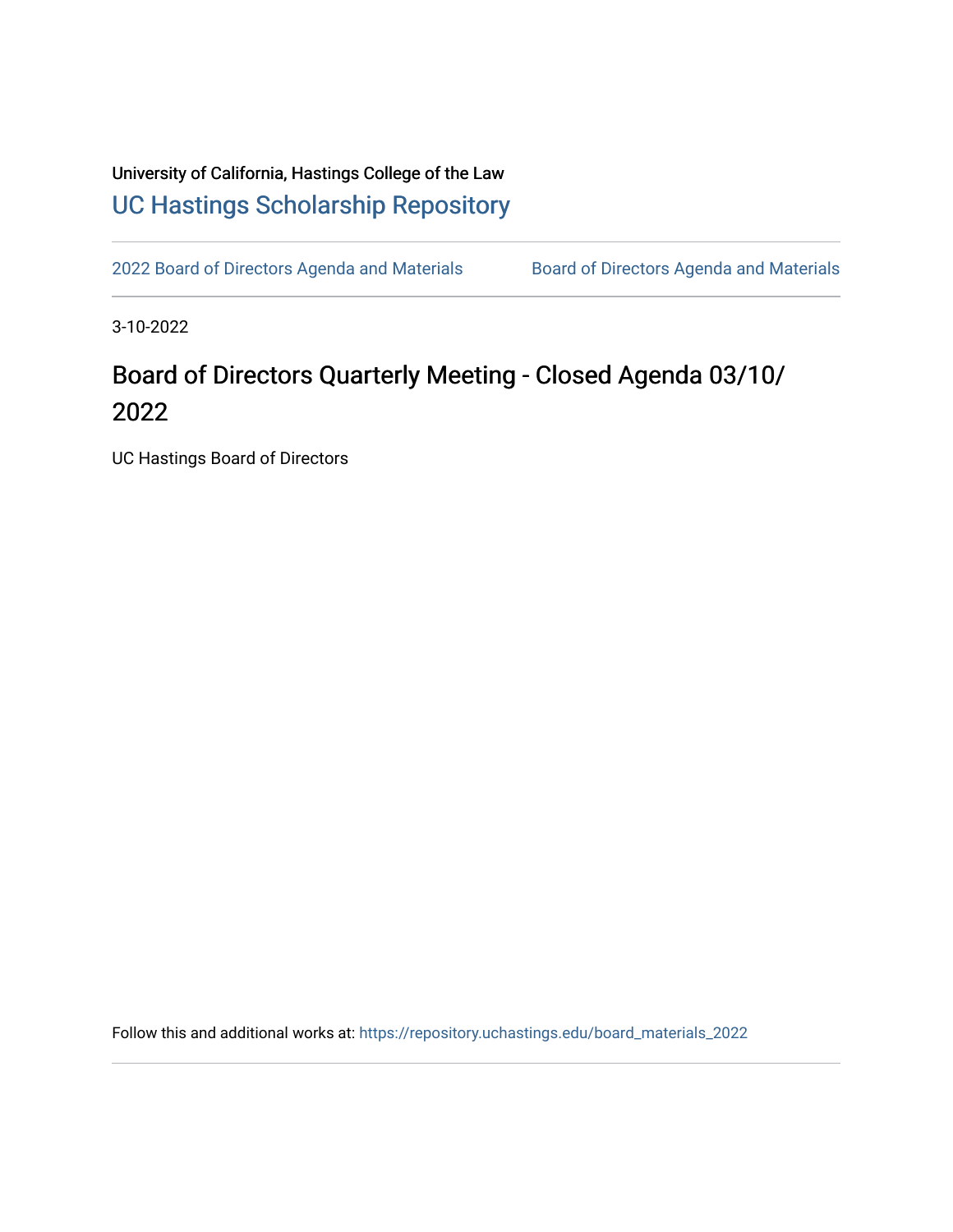

#### **UNIVERSITY OF CALIFORNIA HASTINGS COLLEGE OF THE LAW BOARD OF DIRECTORS MEETING CLOSED SESSION AGENDA**

Thursday, March 10, 2021. The Closed Session will immediately follow the Open Session. Due to the COVID-19 the meeting will be held virtually. Pursuant to Education Code Section 92032(b)(3), (5), (6) & (7) only Board members and authorized participants are permitted to attend.

#### 1. Roll Call:

Director Chip Robertson, Chair Director Simona Agnolucci, Vice Chair Director Michael Ehrlich Director Andrew Giacomini Director Claes Lewenhaupt Director Mary Noel Pepys Director Courtney Power Director Rahul Prakash Director Albert Zecher

2. Action Item: Approval of Minutes Quarterly Meeting of the Board of Directors, December 3, 2021, Closed Session

### 3. Report of the Chancellor & Dean

*Presented by: Chancellor and Dean David Faigman* 

- 3.1.Action Item: Allocation and Establishment of Mary Kay Kane Bequest Funds
	- 3.1.1. Mary Kay Kane Dean's Priority Fund
	- 3.1.2. Mary Kay Kane Staff Merit Achievement Award
	- 3.1.3. Mary Kay Kane Professorship
	- 3.1.4. Mary Kay Kane Chancellor's Scholarship
	- 3.1.5. Lockhart Dean's Discretionary Fund II
- 3.2.Action Item: Establishment of the Allen Matkins Foundation Scholarship for Diversity and Inclusion in Law
- 3.3.Action Item: Establishment of the Jim Sheldon Legal Aid Fellowship Endowment
- 3.4.Action Item: Establishment of the David Siegel '81 Endowed Scholarship Fund

4. Report of the Chief Financial Officer

*Presented by: Chief Financial Officer David Seward*

4.1 Report Item: Real Property Disposition –100 McAllister Street – Development Update

4.2 Bequest from the Mary Kay Kane Admin Trust – Proposed Fund Structure

<sup>3.5.</sup>Action Item: Reallocation of Funds from Edmond Davis '62 Summer Scholars Program to LEOP